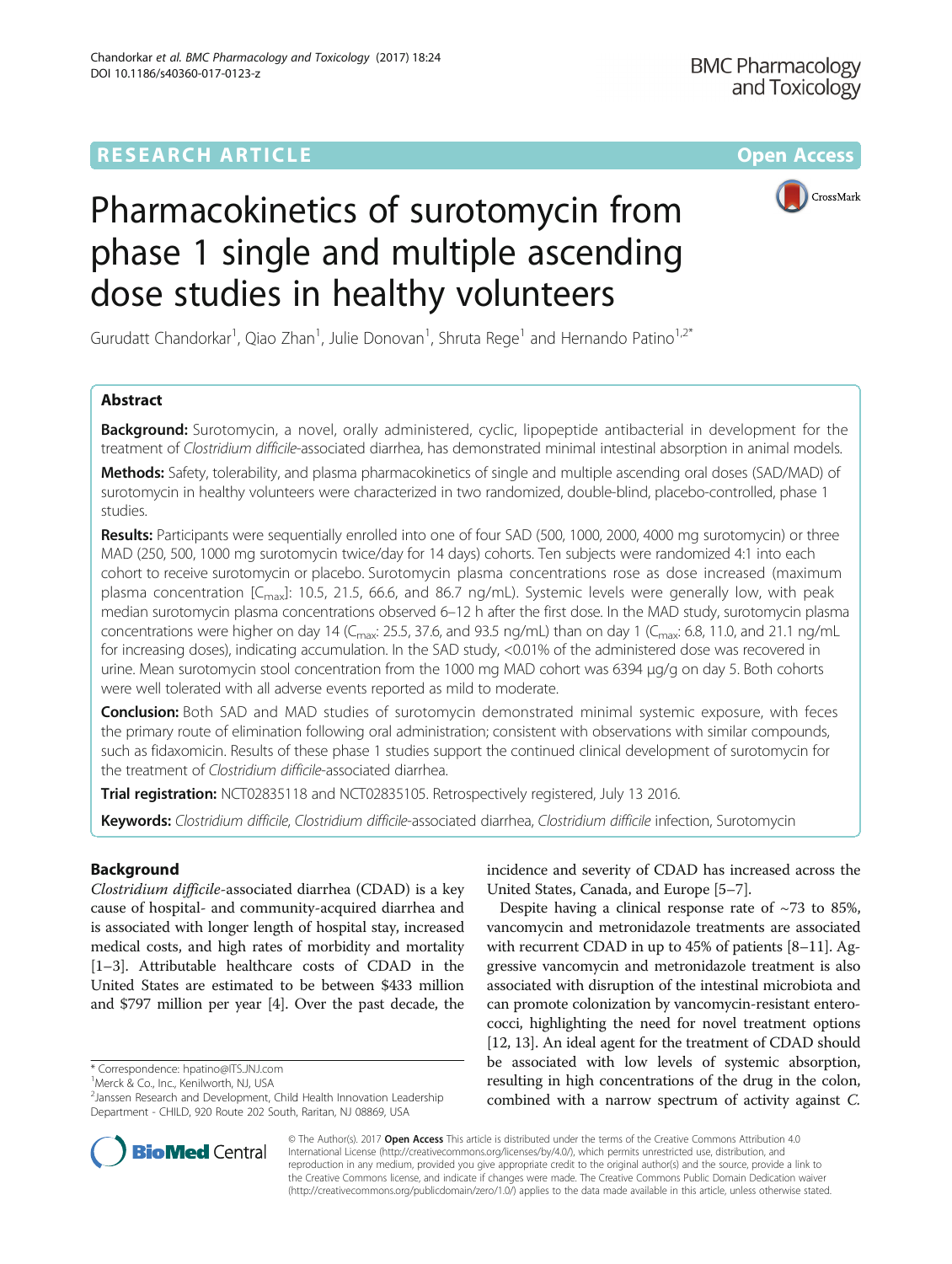difficile to limit its impact on the established intestinal microbiota.

Surotomycin (CB-183,315; MK-4261) is a novel, orally administered, cyclic, lipopeptide antibacterial currently in phase 3 development for the treatment of patients with CDAD [\[14\]](#page-7-0). Surotomycin has a fourfold greater in vitro potency than vancomycin against C. difficile (minimum inhibitory concentration at which 90% of the isolates were inhibited  $[MIC_{90}] = 0.5 \mu g/mL$  vs 2.0  $\mu g/mL$  and other Gram-positive bacteria with minimal impact on the Gram-negative organisms of the intestinal microbiota [[15](#page-7-0), [16](#page-7-0)]. Surotomycin, given orally, has been shown to be highly effective against both initial and relapsing hamster CDAD, with potency similar to vancomycin [\[14\]](#page-7-0). Surotomycin has previously demonstrated minimal intestinal absorption (<1%) in rats and dogs (Yin N et al., ICAAC 2010, unpublished data). The objectives of these phase 1 studies were to characterize the safety, tolerability, and plasma pharmacokinetic (PK) profile of single and multiple ascending oral doses of surotomycin in healthy volunteers.

# Methods

## Study design and participants

Written informed consent was obtained from all participants, and the protocols were approved by the institutional review board of the study site (West Coast Clinical Trials, LLC, Cypress, CA, USA). These randomized, double-blind, placebo-controlled, phase 1 studies consisted of a single ascending dose (SAD) study (protocol number LCD-SAD-08-04, [NCT02835105\)](https://www.clinicaltrials.gov/ct2/results?term=NCT02835105&Search=Search) and a multiple ascending dose (MAD) study (protocol number LCD-MAD-08-08, [NCT02835118\)](https://www.clinicaltrials.gov/ct2/results?term=NCT02835118&Search=Search). Both studies were conducted in accordance with the ethical principles originating from the Declaration of Helsinki and its amendments, consistent with Good Clinical Practices and local regulatory requirements.

Male and female subjects aged 18–75 years were eligible for these studies if considered by the investigator to be in good health with unremarkable current and past medical history before the first day of study. Subjects were required to have no clinically significant abnormalities in prestudy physical examination, electrocardiogram (ECG), and laboratory evaluations. Subjects with findings outside of the normal range were included in the study only if these findings were deemed not clinically significant by the investigator or medical monitor. Subjects had no evidence of prior chronic gastrointestinal inflammatory disease.

Exclusion criteria included incidence of C. difficile disease within 1 year before study entry (SAD); prior exposure to surotomycin (MAD); known hypersensitivity to lipopeptide antibacterials; any comorbid disease judged by the investigator to be clinically significant; any concomitant medication, except low-dose aspirin, paracetamol, and multivitamins, in the 2 weeks before dosing (investigatorand medical monitor-approved concomitant medications were permitted in patients aged 49 years and above); or any antibiotic within 30 days before the first dose of the study drug. Women who were unwilling or unable to use an acceptable method to avoid pregnancy or who were pregnant or lactating during the conduct of the study and until 1 month after last surotomycin dose were excluded.

For the SAD study, eligible subjects were sequentially enrolled into 1 of 4 dose cohorts: 500 mg, 1000 mg, 2000 mg, or 4000 mg surotomycin (Fig. [1a\)](#page-2-0). In total, 10 subjects were intended to be randomized into each dose cohort in a 4:1 ratio to receive surotomycin  $(n = 8)$  or placebo  $(n=2)$ . At least 24 h before dosing the first full cohort, 2 subjects received surotomycin or placebo (randomized 1:1). The remaining 8 subjects were randomly assigned to surotomycin  $(n = 7)$  or placebo  $(n = 1)$  only if no significant safety findings or clinically significant abnormal laboratory values were reported for the first 2 subjects. Randomization was assigned by blinded study personnel and stratified by gender to achieve an equal number of male and female subjects in each cohort. Subjects aged 18–49 years and 50–75 years were equally distributed in each dosing cohort. Subjects received a single dose of surotomycin or placebo during the morning of day 1 (1 h after breakfast) and were followed as an inpatient through day 4 when they were discharged to return for a follow-up visit on day 8.

Eligible subjects were recruited and sequentially enrolled into 1 of 3 MAD dose cohorts: 250 mg, 500 mg, or 1000 mg surotomycin twice daily (BID) (Fig. [1b\)](#page-2-0). A total of 10 subjects were randomized (4:1) to receive surotomycin  $(n = 8)$  or placebo  $(n = 2)$  in each cohort. Randomization was also stratified by gender and distributed by age to ensure that dosing cohorts were balanced. Subjects were dosed BID, once in the morning and once in the evening, for 14 consecutive days, with at least 8 ounces of water and approximately 1 h after breakfast and 1 h after dinner. Subjects were observed as inpatients through day 15 and were then discharged to return for follow-up on day 21.

In both studies, dose escalation to the next cohort occurred sequentially, and only after review of key safety data obtained from the previous cohort indicated that it was safe to proceed. The investigator and all personnel involved in the clinical or analytical evaluations of the study remained blinded to treatment until all cohorts had completed and the database was locked. Treatment doses were administered according to a randomization code by a pharmacist who was not an investigator or involved in study evaluations.

## Pharmacokinetic analysis

Any subject receiving at least one full dose of the study drug was included in the PK analysis population. PK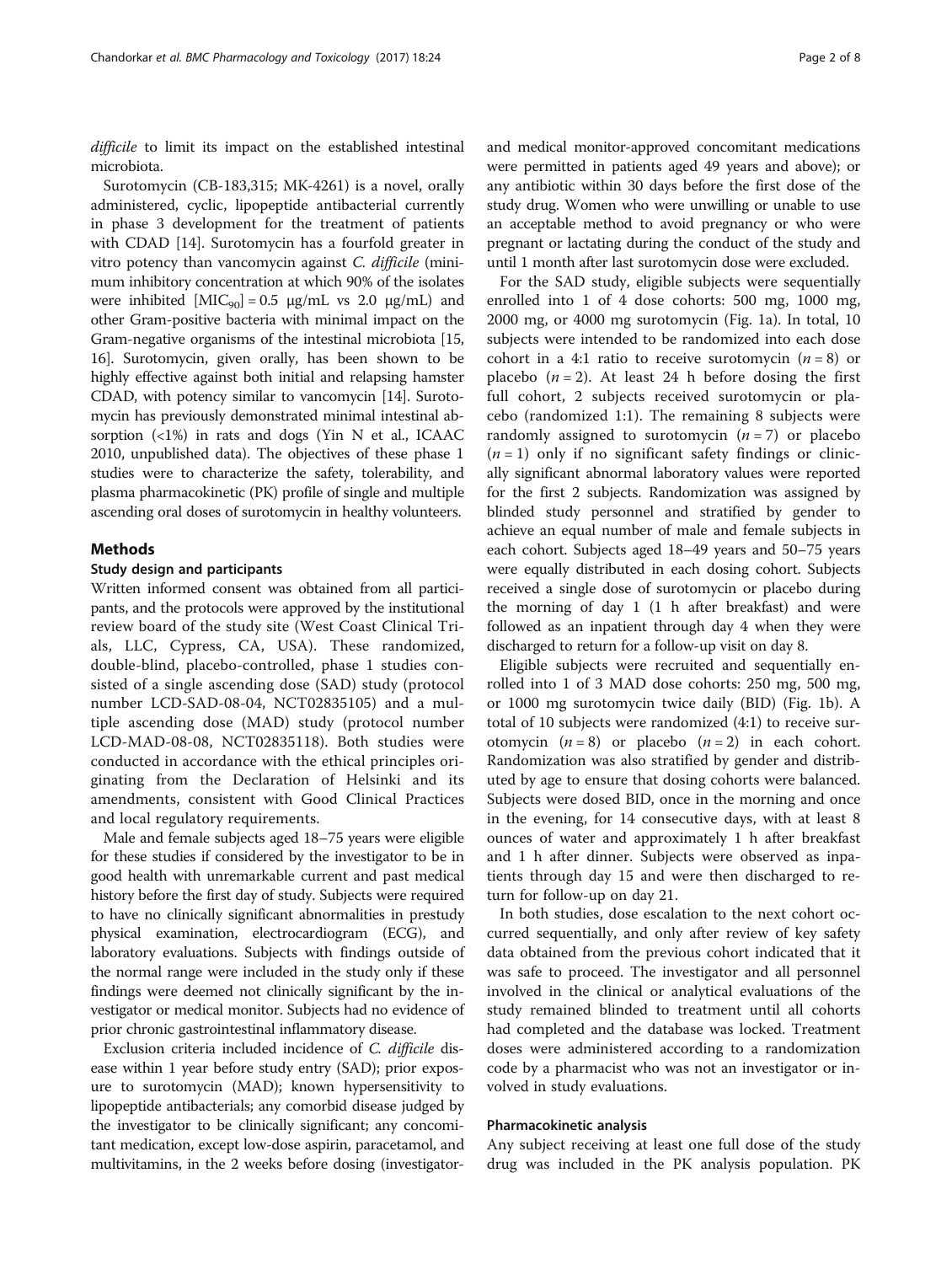<span id="page-2-0"></span>

analysis during the SAD study was conducted on serial plasma samples collected predose and at 30 min, 1, 2, 4, 6, 8, 12, 24, 48, and 72 h after dosing, and analyzed using a validated liquid chromatography-tandem mass spectrometry (LC/MS/MS) method, with a lower limit of quantification (LLOQ) of 1 ng/mL. Urine and stool samples were also collected during this period and analyzed using LC/MS/MS. Urine and feces were collected for 7 days after dose administration. The samples were analyzed using an API 5000 triple quadrupole mass spectrometer (Applied Biosystems/ScieEx, Concord, ON, Canada) using electrospray ionization in positive ion mode. Analyst<sup>TM</sup> software (version 1.4.2., Applied Biosystems, Foster City, CA, USA) was used for data acquisition. In total, 8 calibration solutions with a range of 1.00 ng/mL to 1000 ng/mL were used as internal standards in addition to a blank. Inter-assay bias was determined to be –2.6 to 2.5% with inter-assay precision of 3.9 to 9.4%.

During the MAD study, serial plasma samples for PK analysis were collected predose and at 30 min, 3, 6, and 9 h after the morning dose on days 1 and 14, and before the morning dose on days 4, 7, 10, and 12 (trough levels). Stool was also collected in its entirety from all bowel movements for PK analysis following the morning dose on day 5 through predose day 6 in the 1000-mg BID dose cohort. Samples were analyzed using the same bioanalytical LC/ MS/MS method as in the SAD study (LLOQ of 1 ng/mL).

Plasma PK parameters were calculated using standard noncompartmental methods in a validated version of WinNonlin (version 5.2, Pharsight, Mountain View, CA, USA). All concentrations that were below the LLOQ prior to the first detectable concentration were assigned a value of 0. All concentrations that were below the LLOQ after the first quantifiable concentration were designated as missing and replaced with a period. Actual sample collection times were used in the analysis of the concentration versus time profiles for individual subjects. Integration of plasma concentrations versus time was conducted using the linear-up, log-down function in WinNonlin. The following parameters were determined: maximum plasma concentration  $(C_{\text{max}})$ , time of  $C_{\text{max}}$  (T<sub>max</sub>), area under the concentration-time curve (AUC) from 0 to last measurable plasma concentration (AUC<sub>0-t</sub>), AUC from 0 to infinity (AUC<sub>0-∞</sub>), percent of dose excreted in the urine, and terminal exponential half-life  $(t_{\frac{1}{2}})$ .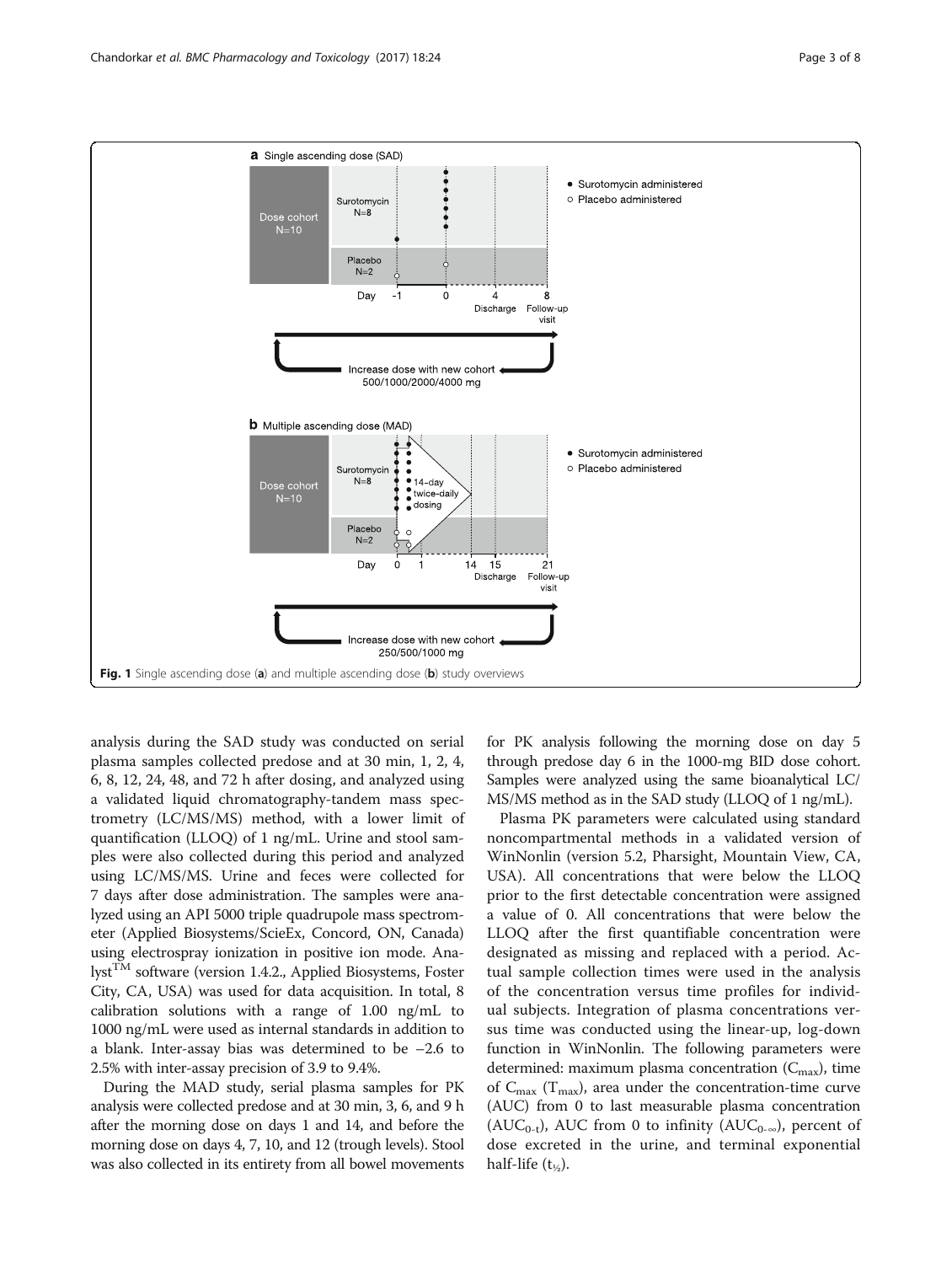Sample sizes were chosen based primarily on clinical considerations and were considered sufficient for the exploratory evaluation of single- and multiple-dose safety and PK.

# Safety analysis

Safety was monitored throughout the studies and on return for follow-up assessment on day 8 (SAD group) or day 21 (MAD group), by observation or reports of adverse events (AEs), and by changes in physical examination findings, vital signs, ECG, and laboratory tests. Concomitant medications and procedures were recorded. Any subject who received any dose of the study drug was included in the safety analysis population.

# **Statistics**

Statistical methods were primarily descriptive and no formal hypothesis tests were planned or completed. Data were summarized and analyzed using Statistical Analysis System SAS<sup>®</sup> (version 9.1.3; SAS Institute, Cary, NC, USA).

# Results

# Subject demographics and characteristics

Both study groups were enrolled to completion with four 10-subject cohorts randomized in the SAD study and three cohorts of the same size randomized in the MAD study. All 40 subjects in the SAD group received all scheduled study medication. One subject (2000 mg) withdrew from the study early and missed the follow-up visit due to a family emergency. In all, 28 of 30 subjects

Table 1 Demographics and baseline characteristics

completed the MAD study as planned. One subject (500 mg BID) discontinued treatment due to AEs of anxiety and dyspnea after 5 doses, and one subject (250 mg BID) did not complete the day-21 follow-up visit (considered lost to follow-up).

Subject demographics and baseline characteristics are summarized in Table 1. Half of all subjects enrolled in both studies were male, and treatment cohorts were generally well balanced with respect to age, race, and body mass index (BMI). In the SAD study, across all subjects who received surotomycin, the mean age was 42.9 years (range: 19 to 69 years) and mean BMI was  $25.5 \text{ kg/m}^2$ . By comparison, subjects receiving placebo in the SAD study had a mean age of 28.3 years (range: 18 to 58 years) and a mean BMI of 23.9 kg/m<sup>2</sup>. For all subjects who received surotomycin in the MAD study, the mean age was 47.6 years (range: 20 to 70 years) and mean BMI was 27.4 kg/m<sup>2</sup>. Participants in the MAD study receiving placebo had a mean age of 48.8 years (range: 25 to 70 years) and a BMI of  $25.8 \text{ kg/m}^2$ .

# Pharmacokinetic results

The median plasma concentration-time profiles of surotomycin following administration of single oral doses (SAD) and following administration of a single dose and repeated doses (MAD) are presented in Fig. [2.](#page-4-0) However, although quantifiable levels of surotomycin were observed in 4 subjects in the SAD 2 g cohort and 6 subjects in the 4 g cohort, a full plasma concentration-time

| Characteristic          | Single ascending dose |                      |                      |                      |                       |                      | Multiple ascending dose |                         |                          |                       |                     |
|-------------------------|-----------------------|----------------------|----------------------|----------------------|-----------------------|----------------------|-------------------------|-------------------------|--------------------------|-----------------------|---------------------|
|                         | 500 mg<br>$(n = 8)$   | 1000 mg<br>$(n = 8)$ | 2000 ma<br>$(n = 8)$ | 4000 mg<br>$(n = 8)$ | Overall<br>$(n = 32)$ | Placebo<br>$(n = 8)$ | 250 mg BID<br>$(n = 8)$ | 500 mg BID<br>$(n = 8)$ | 1000 mg BID<br>$(n = 8)$ | Overall<br>$(n = 24)$ | Placebo<br>$(n=6)$  |
| Age (years)             |                       |                      |                      |                      |                       |                      |                         |                         |                          |                       |                     |
| Mean $\pm$ SD           | $47.6 \pm$<br>14.94   | $42.0 \pm$<br>20.47  | 41.5 $\pm$<br>15.58  | $40.6 \pm$<br>18.55  | $42.9 +$<br>16.89     | $28.3 +$<br>13.25    | $43.3 \pm$<br>10.43     | $47.9 +$<br>14.93       | $51.8 \pm$<br>13.51      | $47.6 \pm$<br>13.00   | $48.8 \pm$<br>20.91 |
| Median                  | 47.50                 | 37.00                | 41.50                | 35.50                | 43.00                 | 25.00                | 47.00                   | 53.00                   | 50.50                    | 50.50                 | 50.50               |
| Min, max                | 23.0, 66.0            | 19.0, 67.0           | 21.0, 62.0           | 21.0, 69.0           | 19.0, 69.0            | 18.0, 58.0           | 27.0, 53.0              | 20.0, 69.0              | 29.0, 70.0               | 20.0, 70.0            | 25.0, 70.0          |
| Sex, n (%)              |                       |                      |                      |                      |                       |                      |                         |                         |                          |                       |                     |
| Male                    | 4(50.0)               | 4(50.0)              | 4(50.0)              | 4(50.0)              | 16(50.0)              | 4(50.0)              | 4(50.0)                 | 4(50.0)                 | 4(50.0)                  | 12 (50.0)             | 3(50.0)             |
| Race, n (%)             |                       |                      |                      |                      |                       |                      |                         |                         |                          |                       |                     |
| Asian                   | $\circ$               | $\circ$              | 1(12.5)              | 2(25.0)              | 3(9.4)                | 0                    | 1(12.5)                 | 0                       | 0                        | 1(4.2)                | 2(33.3)             |
| Black                   | 2(25.0)               | 2(25.0)              | 1(12.5)              | $\circ$              | 5(15.6)               | 2(25.0)              | 1(12.5)                 | 2(25.0)                 | 2(25.0)                  | 5(20.8)               | 1(16.7)             |
| White                   | 6(75.0)               | 5(62.5)              | 6(75.0)              | 6(75.0)              | 23 (71.9)             | 6(75.0)              | 6(75.0)                 | 6(75.0)                 | 6(75.0)                  | 18 (75.0)             | 3(50.0)             |
| Other                   | $\circ$               | 1(12.5)              | 0                    | 0                    | 1(3.1)                | $\mathbf{0}$         | $\circ$                 | 0                       | 0                        | 0                     | 0                   |
| BMI ( $\text{kg/m}^2$ ) |                       |                      |                      |                      |                       |                      |                         |                         |                          |                       |                     |
| Mean $\pm$ SD           | $26.2 +$<br>4.11      | $24.0 \pm$<br>4.11   | $23.0 \pm$<br>2.83   | $28.7 +$<br>4.73     | $25.5 \pm$<br>4.41    | $23.9 +$<br>4.02     | $27.6 \pm$<br>1.28      | $27.8 \pm$<br>4.37      | $26.8 \pm$<br>3.15       | $27.4 \pm$<br>3.08    | $25.8 +$<br>4.48    |
| Median                  | 24.29                 | 25.31                | 22.37                | 27.51                | 25.50                 | 22.17                | 27.70                   | 27.80                   | 25.90                    | 27.40                 | 25.55               |
| Min, max                | 22.7, 32.4            | 17.9, 28.3           | 19.8, 27.6           | 22.0, 25.3           | 17.9, 35.3            | 20.2, 32.2           | 25.5, 29.7              | 21.6, 35.2              | 23.6, 32.7               | 21.6, 35.2            | 19.8, 31.7          |

BID Twice daily, BMI Body mass index, SD Standard deviation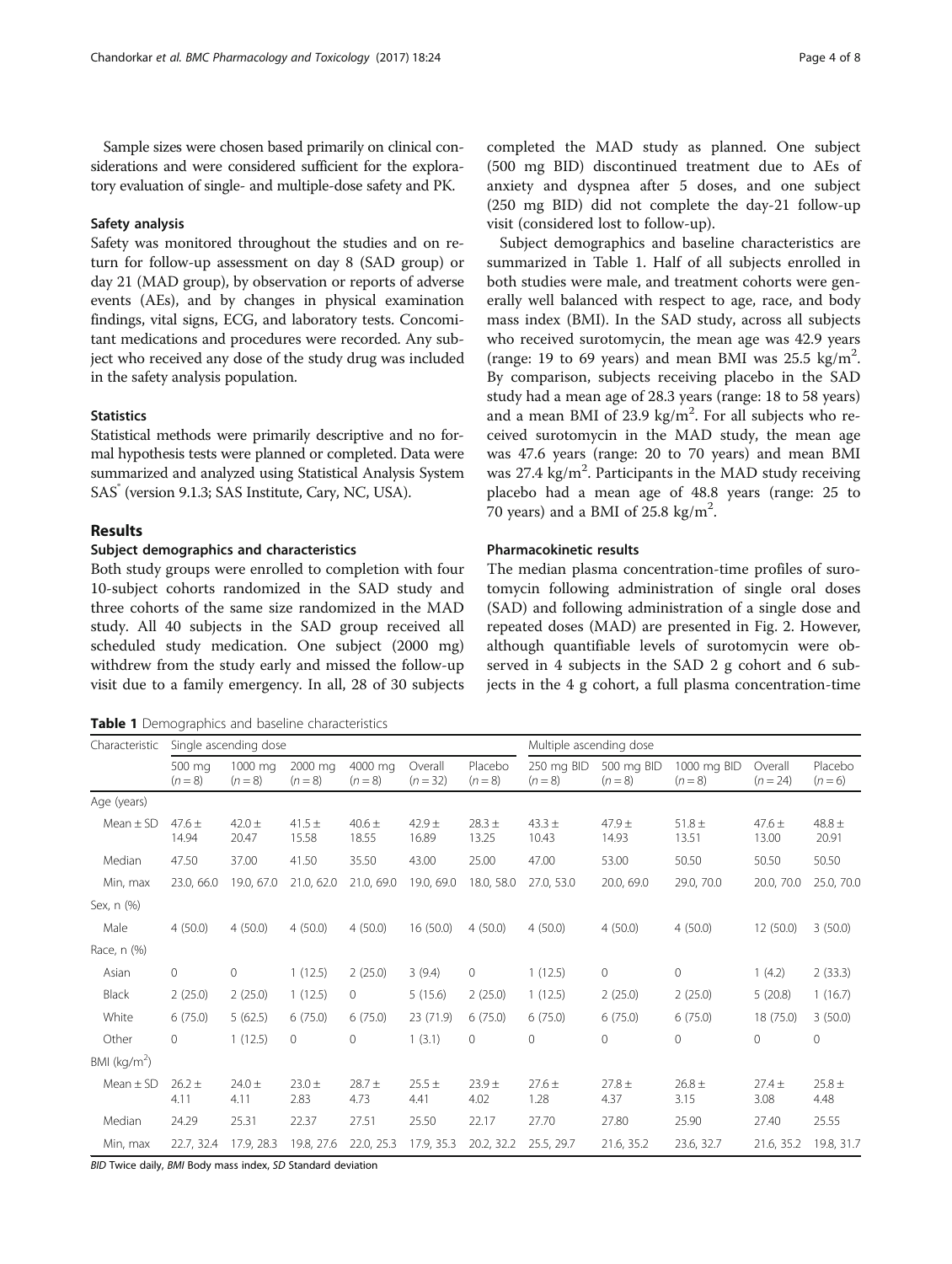curve was obtained in only 2 subjects, 1 in each dose cohort. Following a brief lag after the administration of a single dose, median plasma concentrations of surotomycin were quantifiable and seemed to increase with an increase in dose (Fig. 2a and b). Peak median plasma surotomycin concentrations were observed from 6 to 12 h after the first single dose in both the SAD and MAD groups. For patients receiving repeated surotomycin dosing, the median

In the SAD study, concentrations of surotomycin in the urine were detected in 12 of 32 subjects treated, and the median cumulative amount of the administered dose recovered in the urine was <0.01% over a 7-day period. The median cumulative fraction of the administered surotomycin dose excreted in the feces over a 4-day period ranged from 20.8 to 60.2% after a single dose (SAD). Stool levels of surotomycin increased proportionally with the dose administered. In the MAD study, the mean concentration of surotomycin from the 1000-mg BID dose cohort on day 5 was 6394 μg/g.

# Safety analysis

During the SAD study, a total of 13 (32.5%) subjects experienced at least one AE. Ten subjects had AEs that were assessed as treatment-related, including 9 (28.1%) of the 32 subjects who received surotomycin and 1 (12.5%) of the 8 subjects who received placebo. The most commonly reported treatment-related AE was diarrhea, reported in 5 (15.6%) surotomycin subjects and none of the placebo subjects (Table [3\)](#page-6-0). Increased transaminases were reported in 2 (6.3%) of the 32 subjects who received surotomycin.

Although a total of 18 (60.0%) subjects experienced at least one AE during the MAD study, all reported AEs were considered unrelated to the study drug. The most

<span id="page-4-0"></span>

plasma concentration versus time profile on day 14 was flat (Fig. 2c), indicating that steady state had been reached and that the concentrations were essentially steady or constant during the dosing interval.

The PK parameters of surotomycin following administration of single oral doses (SAD) and a single oral dose and repeated oral doses (MAD) are summarized in Table [2.](#page-5-0)

In the SAD group, median  $C_{\text{max}}$  ranged from 10.5 ng/ mL in the 500-mg dose cohort to 86.7 ng/mL in the 4000-mg dose cohort, and the  $AUC_{0-\infty}$  ranged from 317 ng\*h/mL in the 500-mg dose cohort to 2572 ng\*h/ mL in the 4000-mg dose cohort. While the overall exposure of surotomycin as measured by  $C_{\text{max}}$  and  $AUC_{0-\infty}$  increased with increases in dose, the median elimination half-life was independent of the dose administered and ranged between 14.8 and 21.1 h. In the MAD study,  $C_{\text{max}}$  on day 1 (following a single dose) was consistent with the findings of the SAD group and ranged from 6.8 ng/mL to 21.0 ng/mL. On day 14, the median  $C_{\text{max}}$  ranged from 25.5 ng/mL to 93.5 ng/mL, possibly suggesting an accumulation of surotomycin in the body following repeated dosing. No additional PK parameters for surotomycin could be computed due to the nature of the plasma concentration-time profile on days 1 and 14, and limited sampling. Figure [3](#page-5-0) shows the dose-normalized  $C_{\text{max}}$  and  $AUC_{0-\infty}$  for surotomycin after a single dose (SAD), indicating that surotomycin exposure increased in a dose-dependent manner.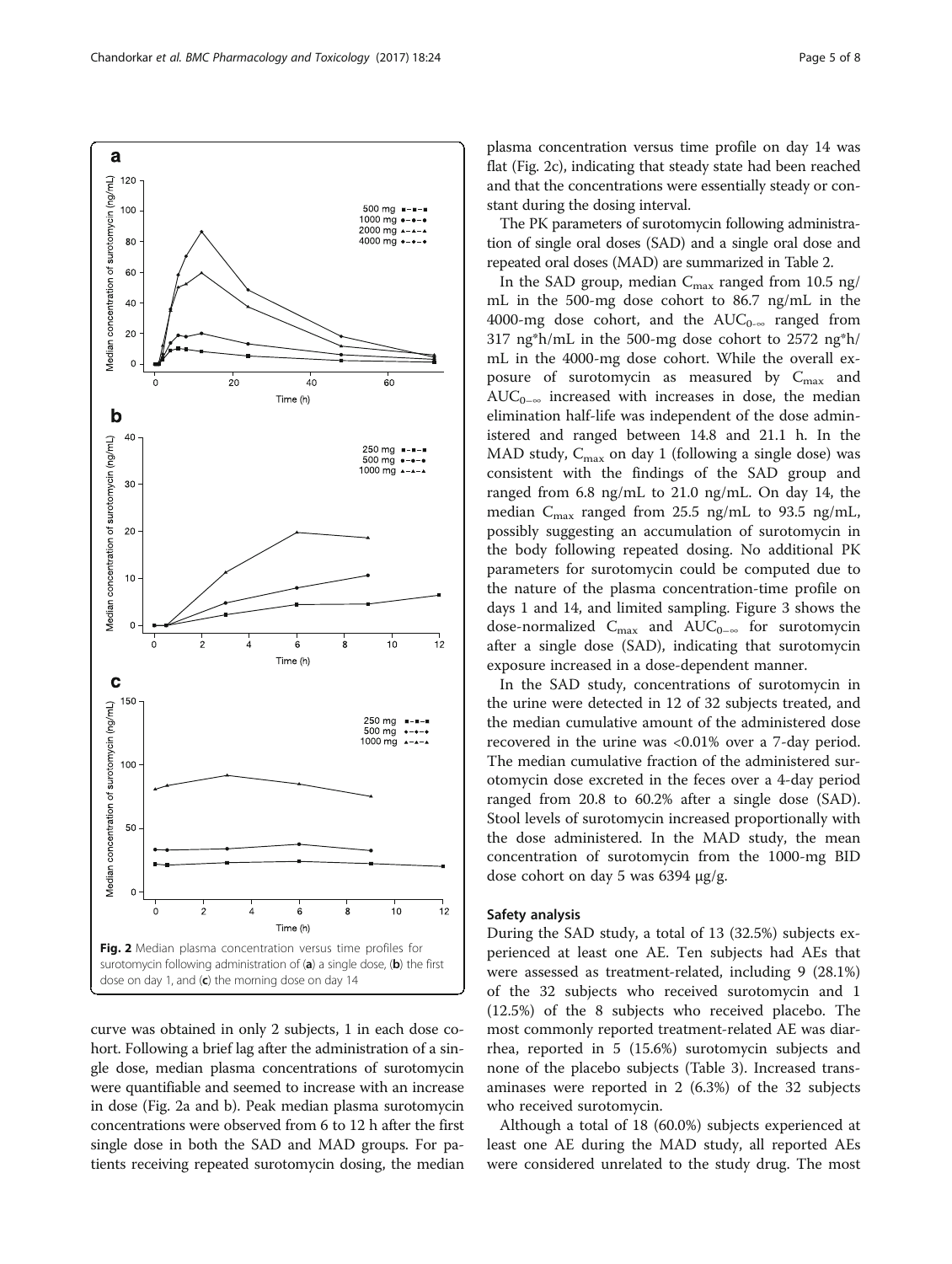<span id="page-5-0"></span>Table 2 Summary of pharmacokinetic parameters for surotomycin. Following administration of a single dose and following administration of a single dose (day 1) and multiple doses (day 14)

|                                       | Single ascending dose   |                         |                         |                         | Multiple ascending dose  |                        |                         |                         |                        |                        |  |
|---------------------------------------|-------------------------|-------------------------|-------------------------|-------------------------|--------------------------|------------------------|-------------------------|-------------------------|------------------------|------------------------|--|
| Parameter                             |                         |                         |                         |                         | Day 1                    |                        |                         | Day 14                  |                        |                        |  |
|                                       | 500 mg                  | 1000 mg                 | 2000 mg                 | 4000 mg                 | 250 mg<br><b>BID</b>     | 500 mg<br><b>BID</b>   | 1000 mg<br><b>BID</b>   | 250 mg<br>BID           | 500 mg<br>BID          | 1000 mg<br><b>BID</b>  |  |
| $T_{\text{max}}$ , h (range)          | 6.0<br>$(4.0 - 8.0)$    | 10.0<br>$(6.00 - 24.0)$ | 8.0<br>$(4.00 - 12.0)$  | 12.0<br>$(4.00 - 12.0)$ | 9.0<br>$(6.0 - 12.0)$    | 6.0<br>$(6.0 - 9.0)$   | 7.5<br>$(6.0 - 9.0)$    | 4.5<br>$(0.0 - 12.0)$   | 6.0<br>$(0.0 - 9.0)$   | 1.8<br>$(0.0 - 6.0)$   |  |
| $C_{\text{max}}$ ng/mL<br>(range)     | 10.5<br>$(5.1 - 30.1)$  | 21.5<br>$(14.0 - 56.6)$ | 66.6<br>$(36.9 - 137)$  | 86.7<br>$(36.1 - 320)$  | 6.8<br>$(3.4 - 13.8)$    | 11.0<br>$(6.2 - 23.1)$ | 21.0<br>$(15.2 - 27.3)$ | 25.5<br>$(18.3 - 59.4)$ | 37.6<br>$(16.5 - 106)$ | 93.5<br>$(67.4 - 127)$ |  |
| $AUC_{0-t}$ , ng*h/mL<br>(range)      | 260<br>$(116 - 531)$    | 664<br>$(499 - 1648)$   | 1863<br>$(862 - 3284)$  | 2481<br>$(1419 - 6521)$ | 41.2<br>$(28.2 - 101.2)$ | 49.4<br>$(35.0 - 159)$ | 118<br>$(75.1 - 157)$   | 274<br>$(203 - 653)$    | 313<br>$(141 - 913)$   | 771<br>$(543 - 1029)$  |  |
| Half-life, h (range)                  | 18.3<br>$(15.5 - 22.8)$ | 21.1<br>$(14.7 - 32.5)$ | 16.3<br>$(11.4 - 34.5)$ | 14.8<br>$(10.4 - 21.5)$ | <b>ND</b>                | <b>ND</b>              | <b>ND</b>               | <b>ND</b>               | <b>ND</b>              | <b>ND</b>              |  |
| $AUC_{0-\infty}$ , ng*h/mL<br>(range) | 317<br>$(147 - 565)$    | 702<br>$(571 - 1754)$   | 2085<br>$(905 - 3355)$  | 2572<br>(1507–6624)     | <b>ND</b>                | <b>ND</b>              | <b>ND</b>               | <b>ND</b>               | <b>ND</b>              | <b>ND</b>              |  |

AUC Area under the concentration-time curve, AUC<sub>0-t</sub>, AUC from 0 to last measurable plasma concentration; AUC<sub>0-∞</sub>, AUC from 0 to infinity; BID Twice daily, C<sub>max</sub> Maximum plasma concentration, ND Not determined,  $T_{max}$  Time to maximum plasma concentration



common AE in the MAD group was headache, reported in 2 (8.3%) of the 24 subjects who received surotomycin (1 each in the 250-mg BID and 500-mg BID dose cohorts) and 2 (33.3%) of the 6 placebo subjects (Table [3](#page-6-0)). Constipation, back pain, oropharyngeal pain, and pruritus were each reported in 2 (8.3%) of the subjects who received surotomycin.

All reported AEs in both studies were mild to moderate in severity. No serious AEs were reported and none of the subjects discontinued the study due to AEs in the SAD group. One subject in the MAD group (500 mg BID) discontinued due to transient moderate anxiety and associated mild dyspnea. The events were reported 2 h after the  $5<sup>th</sup>$  dose of study treatment. The anxiety resolved within 4 h and the dyspnea within 3 min, both without the need for additional treatment.

# **Discussion**

In both SAD and MAD studies,  $C_{\text{max}}$  and AUC values were low, demonstrating the limited systemic exposure and that less than 0.01% of the administered compound was excreted in the urine. In addition to the clinical findings, complementary information obtained from preclinical animal studies with radiolabeled surotomycin suggests poor systemic absorption and exposure without elimination through the hepatobiliary route (Merck & Co., Inc., Kenilworth, NJ, USA, unpublished data). These results support the insignificant absorption of surotomycin observed in these clinical trials. Peak median surotomycin plasma concentrations were achieved between 6 and 12 h post-dose, also suggesting that a small amount is absorbed in the lower gastrointestinal tract in healthy volunteers.

In the SAD study, there appeared to be a degree of dose-non-linearity in surotomycin plasma concentrations, appearing to peak at the 2000-mg dose and decrease with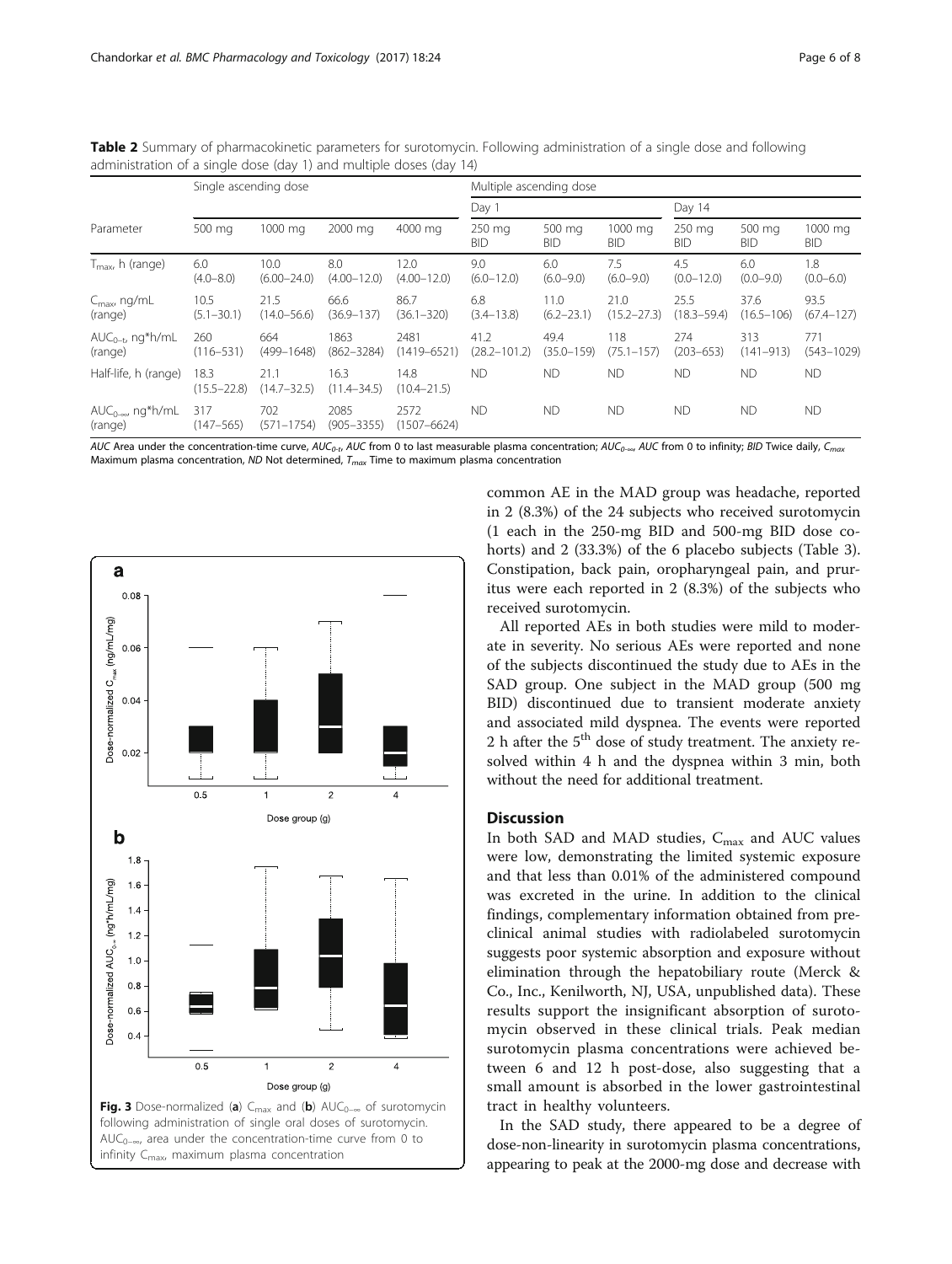| System organ class Preferred term                       |                            | Single ascending dose        |                                                                                                   |                                                 |              |  |  |  |  |
|---------------------------------------------------------|----------------------------|------------------------------|---------------------------------------------------------------------------------------------------|-------------------------------------------------|--------------|--|--|--|--|
|                                                         | 500 mg ( $n = 8$ )<br>n(%) | 1000 mg ( $n = 8$ )<br>n (%) | 2000 mg $(n = 8)$<br>n(%)                                                                         | 4000 mg ( $n = 8$ ) Placebo ( $n = 8$ )<br>n(%) | n(%)         |  |  |  |  |
| At least one TFAF                                       | 3(37.5)                    | $\mathbf{0}$                 | 5(62.5)                                                                                           | 3(37.5)                                         | 2(25.0)      |  |  |  |  |
| Gastrointestinal disorders                              | 2(25.0)                    | $\Omega$                     | 3(37.5)                                                                                           | 1(12.5)                                         | 1(12.5)      |  |  |  |  |
| Diarrhea                                                | 1(12.5)                    | $\mathbf{0}$                 | 3(37.5)                                                                                           | 1(12.5)                                         | $\mathbf{0}$ |  |  |  |  |
| Infections and infestations                             | $\mathbf{0}$               | $\Omega$                     | 0                                                                                                 | 2(25.0)                                         | $\mathbf{0}$ |  |  |  |  |
| Investigations                                          | $\circ$                    | $\mathbf{0}$                 | 1(12.5)                                                                                           | 1(12.5)                                         | $\mathbf{0}$ |  |  |  |  |
| Transaminase increased                                  | $\Omega$                   | $\mathbf{0}$                 | 1(12.5)                                                                                           | 1(12.5)                                         | $\mathbf{0}$ |  |  |  |  |
| System organ class Preferred term                       | Multiple ascending<br>dose |                              |                                                                                                   |                                                 |              |  |  |  |  |
|                                                         | n(%)                       | n(%)                         | 250 mg BID ( $n = 8$ ) 500 mg BID ( $n = 8$ ) 1000 mg BID ( $n = 8$ ) Placebo ( $n = 6$ )<br>n(%) | n(%)                                            |              |  |  |  |  |
| At least one TEAE                                       | 4(50.0)                    | 6(75.0)                      | 5(62.5)                                                                                           | 3(50.0)                                         |              |  |  |  |  |
| Nervous system disorders                                | 2(25.0)                    | 1(12.5)                      | 2(25.0)                                                                                           | 2(33.3)                                         |              |  |  |  |  |
| Headache                                                | 1(12.5)                    | 1(12.5)                      | 0                                                                                                 | 2(33.3)                                         |              |  |  |  |  |
| Gastrointestinal disorders                              | 2(25.0)                    | $\overline{0}$               | 2(25.0)                                                                                           | 3(50.0)                                         |              |  |  |  |  |
| Respiratory, thoracic, and mediastinal<br>disorders     | $\mathbf{0}$               | 2(25.0)                      | 2(25.0)                                                                                           | $\circ$                                         |              |  |  |  |  |
| Oropharyngeal pain                                      | $\mathbf{0}$               | 1(12.5)                      | 1(12.5)                                                                                           | $\mathbf{0}$                                    |              |  |  |  |  |
| General disorders and administration-site<br>conditions | $\Omega$                   | $\circ$                      | 2(25.0)                                                                                           | 1(16.7)                                         |              |  |  |  |  |
| Infections and infestations                             | $\mathbf{0}$               | 1(12.5)                      | 1(12.5)                                                                                           | $\mathbf{0}$                                    |              |  |  |  |  |
| Musculoskeletal and connective tissue<br>disorders      | 2(25.0)                    | 2(25.0)                      | 0                                                                                                 | $\Omega$                                        |              |  |  |  |  |
| Back pain                                               | 1(12.5)                    | 1(12.5)                      | 0                                                                                                 | $\mathbf{0}$                                    |              |  |  |  |  |
| Skin and subcutaneous tissue disorders                  | $\circ$                    | 1(12.5)                      | 1(12.5)                                                                                           | $\mathbf{0}$                                    |              |  |  |  |  |
| Pruritus                                                | $\mathbf{0}$               | 1(12.5)                      | 1(12.5)                                                                                           | $\mathbf 0$                                     |              |  |  |  |  |

<span id="page-6-0"></span>Table 3 Treatment-emergent AEs by system organ class and preferred term (safety population). Observed in ≥2 subjects in the a) SAD and b) MAD study

BID Twice daily, MAD multiple ascending oral dose; SAD single ascending dose; TEAE Treatment-emergent adverse advent

the 4000-mg dose (Fig. [3](#page-5-0)). However, these data should be interpreted with care due to the very low concentrations detected in this study. In the SAD study at the 2000-mg and 4000-mg doses, a full plasma concentration-time curve could be determined from only two subjects. In addition, the concentrations detected were less than 3 fold of the LLOQ and thus no inferences could be made from these data.

As expected with a molecule with minimal absorption, stool levels of surotomycin increased proportionally with the dose administered. During the SAD and MAD studies, substantial concentrations of surotomycin were observed in the stool, indicating that this is the major route of elimination for orally dosed surotomycin. Assuming dose proportionality, stool concentrations of surotomycin should greatly exceed the  $MIC<sub>90</sub>$ for C. difficile, suggesting that 250-mg BID oral dosing of surotomycin will be effective for the treatment of CDAD. Indeed, the low systemic exposure observed here did not come as much of a surprise, as it has been

shown previously that in rats bioavailability after oral administration is very low (Yin N et al., ICAAC 2010, unpublished data).

Single oral doses of surotomycin (500 mg, 1000 mg, 2000 mg, or 4000 mg) were well tolerated, with all AEs reported as mild to moderate in severity. The most commonly reported AE in the SAD group was diarrhea, but this was not dose-dependent. Differences in AEs reported between the surotomycin cohorts and the placebo cohort may have been due to differences in the ages of subjects in the two groups (mean age  $\pm$  standard deviation: surotomycin,  $42.9 \pm 16.89$  and placebo, 28.3 ± 13.25), consistent with the observation that older populations have increased susceptibility to gastrointestinal complications of comorbid disease [\[17](#page-7-0)]. Multiple oral doses of surotomycin (250 mg, 500 mg, 1000 mg BID) were also well tolerated in healthy adult volunteers, with all AEs reported as mild to moderate in severity and no AEs reported as being related to the study drug.